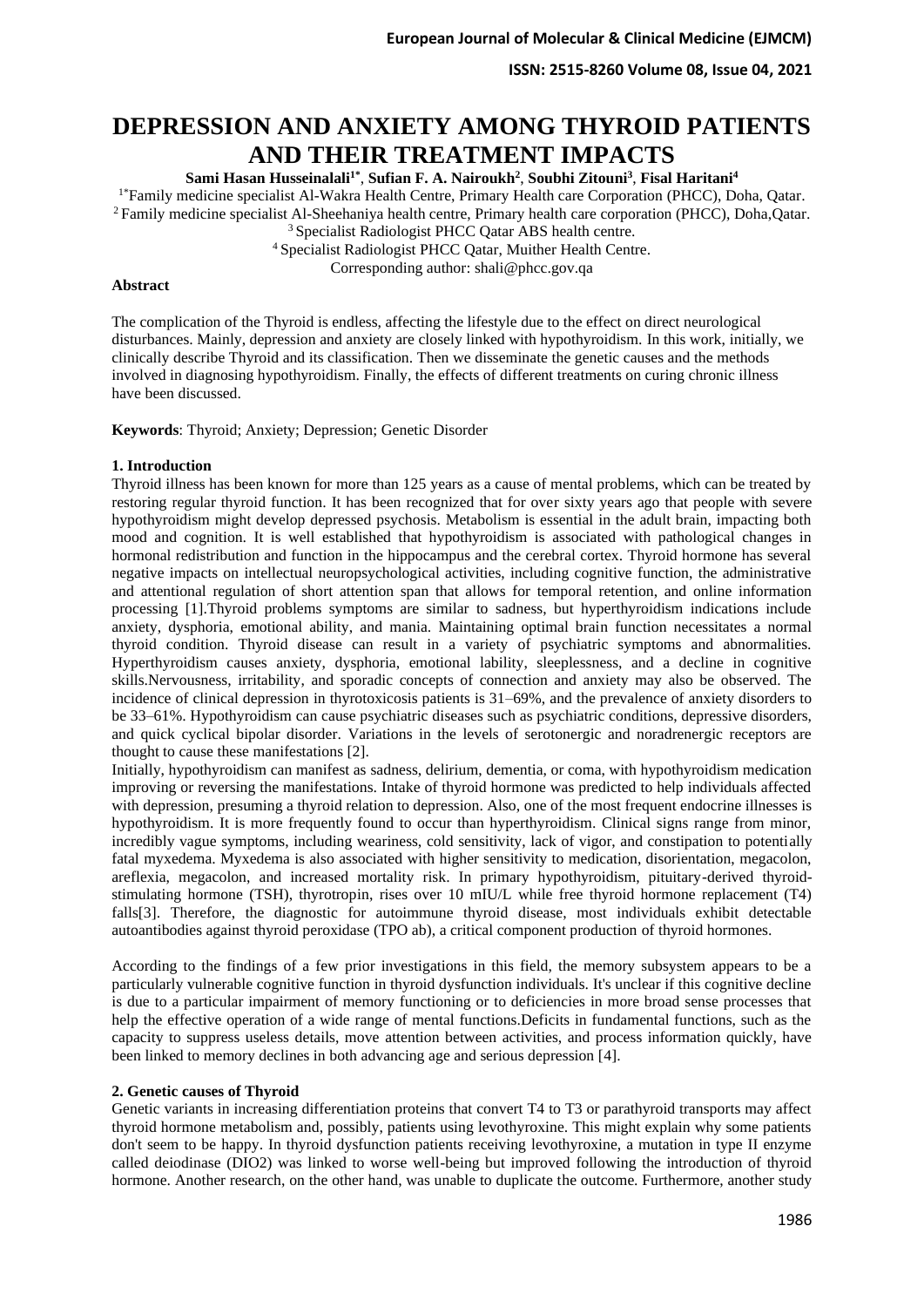# **ISSN: 2515-8260 Volume 08, Issue 04, 2021**

of individuals with DIO2 polymorphisms discovered that a higher dose of levothyroxine was needed to normalize TSH, which many others had not verified this [5].

In a small Denmark trial, 27 of 45 individuals with genetic variants in rs225014 (DIO2, Thr92Ala) and variations in the thyroid hormone transporter rs  $17606253$  (MCT10) (n = 26) favored the combination medication over those without such polymorphisms. Future randomized trials may shed further light on whether polymorphisms in deiodinase enzymes have a role in guiding therapy in a subset of individuals. Furthermore, genomic sequence genes involved can add to our understanding of parathyroid regulation [6].

# **3. Diagnosis of hypothyroidism**

The TSH (5–10 mIU/L) is elevated in thyroid dysfunction, but fT4 is normal. In more severe cases, an average fT4 is detected in the presence of TSH more than 10 mIU/L. As the name "subclinical" suggests, this is a scientific diagnosis, and the frequency is estimated to be 12–18% among the population. The relationship to acquiring thyroid dysfunction symptoms, on the other hand, is unknown. Development to manifest hypothyroidism is approximately 4% per year. The effects on thyroid dysfunction symptoms in moderate condition with a TSH of 4.5–10 mIU/L were not established 19 years ago, and routine therapy was avoided. This was contentious, with some claiming that there was no harm in treating these patients because the goal was to restore thyroid measurements. The American Thyroid Association (ETA) recommends therapy in more cases [7].

In instances with recurring TSH measurements between 5–10 mIU/L and symptoms consistent with hypothyroidism, therapy with levothyroxine may be explored [7]. Medication should be discontinued if a functional response is not achieved three to four months following TSH normalization. Between 2006 and 2018, medicines in Sweden climbed by 48 percent, and about 5 percent of the population is on levothyroxine. In contrast to recommendations, the median first TSH level in 52,298 individuals initiated on levothyroxine declined from 8.7 to 7.9 mIU/L between 2001 and 2009 in the UK [8]. As no statistics indicate an increasing prevalence of hypothyroidism, a falling limit in TSH levels before starting thyroid hormone treatment is the most logical explanation for rising levothyroxine prescriptions.

Thyroid hormone monitoring has also risen, increasing the number of subclinical illnesses. Therapy with levothyroxine should begin in women considering pregnancy and if identified during an existing pregnancy if they have subclinical hypothyroidism because adequate thyroid function reduces the risk of abortion and related delivery problems.

When addressing subclinical hypothyroidism, both patients and medical providers can expect significant improvement in impaired functions such as cognitive behaviors, memory, vigor, despair, and symptoms such as gaining weight. When this remedy fails to materialize, the issue of cause arises. Several recent studies have attempted to shed light on this. Patients now frequently want and anticipate alternative medication such as liothyronine or pig thyroid extract capsules. These might have a better impact than recombinant levothyroxine. More research is necessary to confirm whether such a theory has scientific backing. Asymptomatic people might have biochemical evidence of subclinical hypothyroidism.According to a Patient Health Questionnaire and cognitive tests, participants who did not seek medical help fared better than their euthyroid counterparts.

There was no improvement in quality of life, memory, heart rate, or body composition (BMI) with levothyroxine medication in thyroid dysfunction, according to a few studies. There has been no alleviation in hypothyroid symptoms or weariness with medication in a randomized study of older people. Thus, the increasing levothyroxine prescriptions might be called into doubt. It is fair to monitor people with subclinical hypothyroidism and look for other causes causing the symptoms. Moreover, in a study done in Greece, a group of individuals on thyroid medication who had an ambiguous initial diagnosis, therapy was re-evaluated. In all, 291 individuals (median age 48 years) had their levothyroxine therapy discontinued. After 6–8 weeks, (61%) of the participants showed normal hormone levels [9].

The objective of hypothyroid therapy is to reduce symptoms with levothyroxine while maintaining TSH reference values. Several studies have revealed that people with hypothyroidism are less happy. In one study, 52 people were divided into three groups based on their TSH levels (0.3 0.1, 1.1 0.2, and 2.8 0.4 mIU/L, respectively) [10]. Each category was assigned to patients at randomness for 8 weeks, with no effect on wellbeing, quality of life, or hypothyroid symptoms. Another study found that those with high TSH levels during treatment had lower psychological well-being.

Additionally, according to the Symptom Checking List- ninety overall scores and the Research questionnaire subscales for "psychological well-being" and "strength," health was worsened in levothyroxine-treated euthyroid individuals in Dutch research.When neurocognition was assessed, patients also performed poorly in many attention and verbal memory domains. However, neither one of those two latter investigations provided starting TSH levels or comorbidities. This might mean that there is doubt about why these people were treated with Synthroid. Still, it could also signal an imperfection in the present therapy in some people, as elsewhere studies,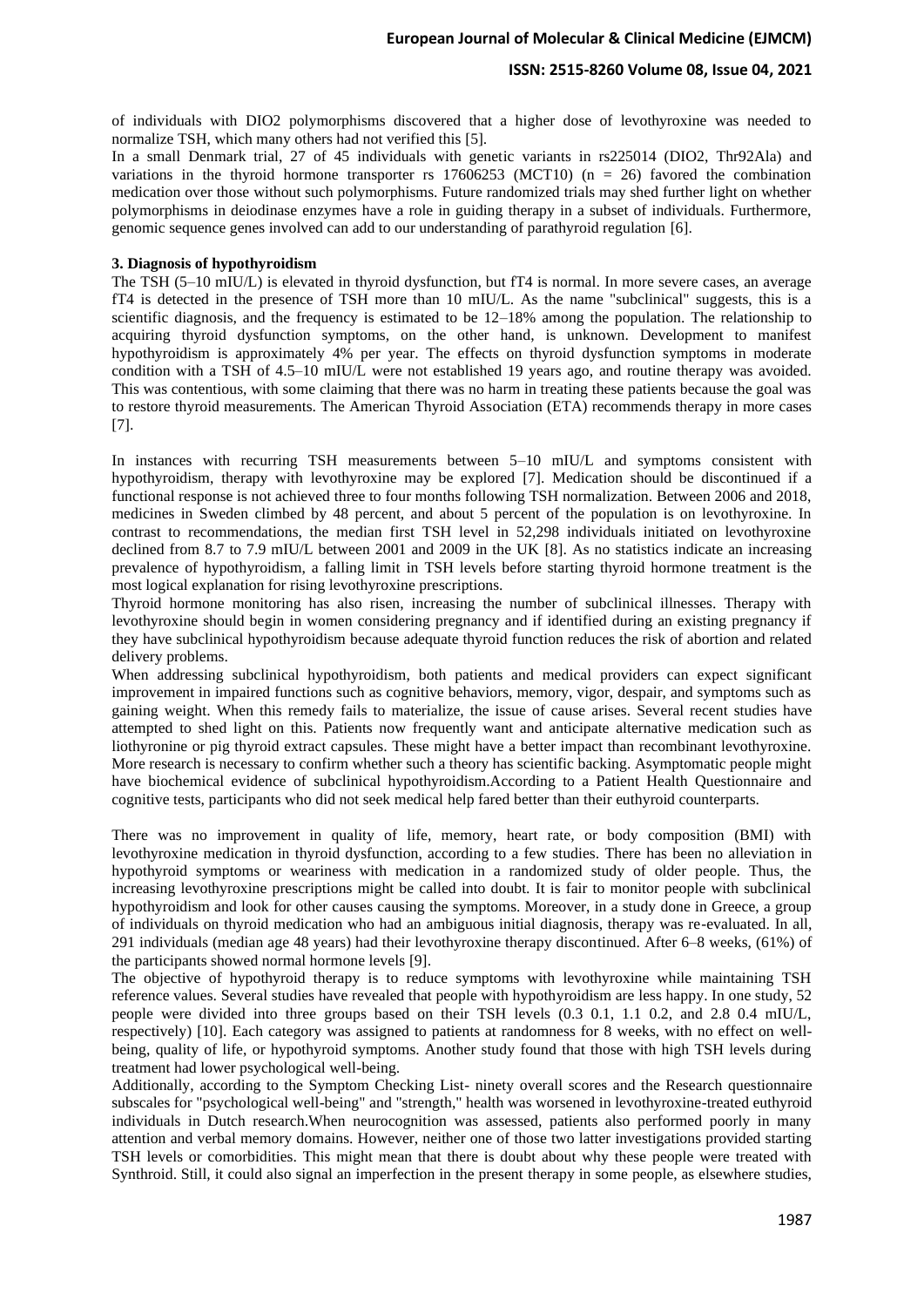#### **ISSN: 2515-8260 Volume 08, Issue 04, 2021**

the dosage was either too low or too high in 35–60% of treated participants. Other illnesses may also have an impact on the outcome. New drugs, mostly long-acting T3, may enhance treatment for the 5%–10% patients treated with hypothyroid, with levothyroxine and normal TSH and fT4 levels who have diminished psychological well-being, sadness, or anxiety. When neurocognition was assessed, patients also performed poorly in concentration and memory retrieval domains. This might signal some doubt as to why these people were admitted.

Syn T4, often known as levothyroxine, has been the primary therapy for hypothyroidism for more than four decades. With levothyroxine, a more uniform concentration may be obtained than with previous formulations containing thyroxine from pigs, known as dehydrated thyroid extract (DTE). With a 1 grain DTE pill providing 38 grams of T4 and 9 grams of T3, DTE has more T3 than the human Thyroid (4.2:1 vs. 14:1). Several short studies reported 10–40 patients compared the two preparations when synthetic levothyroxine became accessible. The synthesized molecule was superior in every way, providing a more constant substitute dosage and reducing the possibility of supraphysiological doses. In recent research, TSH and fT4 plasma levels were comparable between blinded conventional therapy and DTE [11].

Over four months, the 78 individuals switched medications. A cognitive examination revealed no differences between the two drugs. After the research, 49 percent of the patients said they preferred DTE and had lost weight. There seem to be no long-term studies or health evaluations of DTE use. Finding the proper DTE dosage is notoriously challenging. It's unclear if this is related to the high T3 level or if various batches of capsules have variable concentrations. Patients were asked to complete an online survey in 2018 on their satisfaction with their Medicine and comorbidity. Hashimoto thyroiditis affected 43% of those surveyed, with women outnumbering males by a 22:1 margin. 6949 people took levothyroxine, 978 used a mix of levothyroxine and liothyronine, and 3239 used DTE. Those who claimed to be depressed were not allowed to participate.Those taking levothyroxine had a score of 5, those taking a mixture had a 6, and those taking DTE had a score of 7.

Nevertheless, consequences are more brutal to draw because the selection process is questionable, but it's also vague if the people receive appropriate amounts [12]. Furthermore, the individuals were unusually dissatisfied with their therapy, indicating that there might be insufficient therapeutic effectiveness, undisclosed disease, or other problems. Due to the possibility of bias, this study can then be used to represent the broader thyroid dysfunction community.

The link between Thyroid and depressed mood has been called into doubt. Levothyroxine can alleviate specific depression symptoms in people with hypothyroidism. 92,000 middle-aged Koreans were tested using blood tests and questionnaires to assess depressed feelings during two years. Nearly 5% of the participants had hypothyroidism, and 8% experienced depressive symptoms. Those with thyroid dysfunction and those that were euthyroid, on the other hand, had no difference in developing depressive symptoms. Additionally, there were no more depressed signs in the TSH  $>$ 10 mIU/L sample (n = 326) than in the euthyroid controls. According to these studies, anxiety and typical healthy symptoms are two distinct [13].

# **4. Effects of Thyroid in aged patients**

TSH levels in the blood grow with age. This behavior may be a protective factor related to lifespan rather than diminished cognition. A 70-year-old with a steady biologically acceptable TSH of 6 mIU/L does not require medication. Subclinical hypothyroidism was associated with a better result but did not raise the risk of stroke in people over 65. On the other hand, TSH levels of more than 10 mIU/L have been associated with an elevated risk of heart failure and other cardiovascular problems. This must be addressed because it has been demonstrated that treating a person over the age of 70 with a TSH of 7 mIU/L has no favorable cardiac benefits. This is debatable, as a recent meta-analysis found that subclinical hypothyroidism was related to higher allcause mortality in individuals over the age of 65, as well as a non-significant increased risk of cardiovascular events.Nevertheless, no randomized prospective trial has looked at the effect of levothyroxine therapy on stroke disease in older people with thyroid dysfunction. Older patients are also more susceptible, typically as a result of overtreatment. Management should also consider the patient's fragility, especially in the elderly. Percent of >65 year-old levothyroxine-treated patients had a low TSH (0.44 mIU/L), which elevated the risk for heart attack, heart failure, and myocardial infarction. There was also a higher likelihood of fractures with overmedication. The ETA recommendations advocated introducing age-specific TSH ranges. However, there is no agreement, and individualized diagnoses should be made [14].

#### **5. Medications and their Effects**

Kathol et al. investigated the difficulty by making comparisons the incidence of previously established mental health illness and family background of psychosis disease in patients either with or without anxiety or depression, as well as the connection between depression and anxiety as usually understood and the severity of ailments and research center irregularities in hyperthyroidism. It was expected that if anxiety and sadness are just reflections of hyperthyroidism's physiologic alterations, the intensity of hyperthyroidism's clinical signs would be similar to that of psychological distress. Furthermore, there should be no difference in past psychiatric or familial history between individuals with depression or anxiety and those who do not. The study included the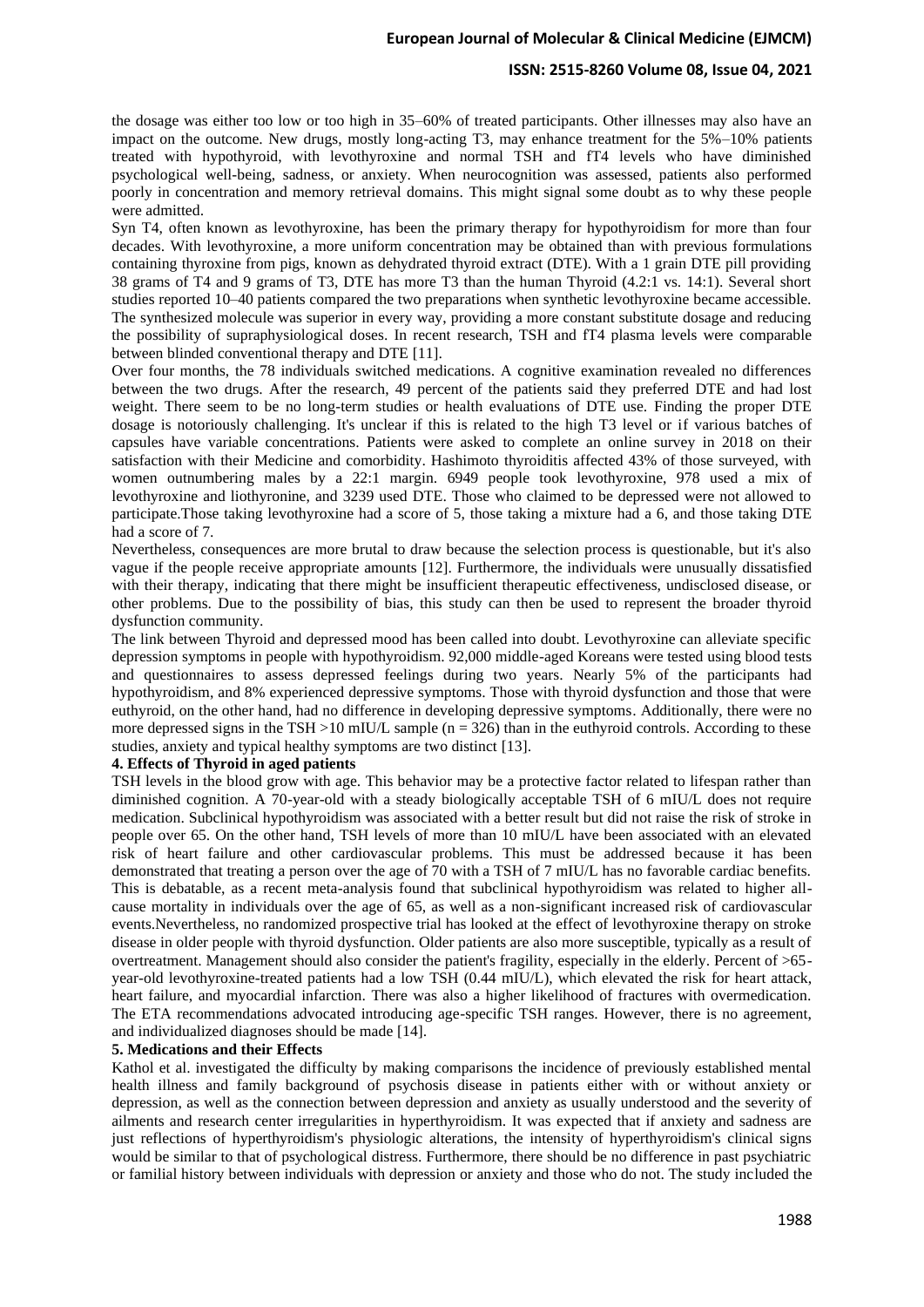## **ISSN: 2515-8260 Volume 08, Issue 04, 2021**

biggest group of hyperthyroidism individuals who were evaluated for mental disorders using operational criteria [14]. Controlled trials done by several studies have not shown that this technique is effective, raising doubts about the relevance of thyroid hormones in the treatment of euthyroid depression. Similarly, mixtures of LT3 and antidepressants in euthyroid individuals and LT3 and levothyroxine in completely replaced thyroid dysfunction people have been investigated but are still a source of controversy.

#### **5.1 Effect of Treatment for Hypothyroidism**

Asymptomatic people might have biochemical evidence of subclinical hypothyroidism. People who were unable to get medical attention fared better than their euthyroid counterparts, according to a General Health Questionnaire and cognitive tests.

There was no significant enhancement in quality of living, body mass index (BMI), cognitive behaviors, the pressure of the blood, with the medication of levothyroxine drug in hypothyroidism, according to a new metaanalysis. There was no association in hypothyroid symptoms or weariness with medication in a randomized study of older people. Thus, the increasing levothyroxine prescriptions might be called into doubt. It is fair to monitor people with subclinical hypothyroidism and look for other causes causing the symptoms. Moreover, in a Greek study of individuals on thyroid medication who had an ambiguous initial diagnosis, therapy was reevaluated. In all, 291 individuals (median age 48 years) had their levothyroxine therapy discontinued. After 6–8 weeks, (61%) of the participants showed normal thyroid function. Asymptomatic people might have biochemical evidence of subclinical hypothyroidism. Participants who did not seek medical help fared better than their euthyroid counterparts, according to a Patient Health Questionnaire and cognitive tests [16].

The new support showed no improvement in quality of life, memory, heart rate, or body composition (BMI) with levothyroxine medication in thyroid dysfunction. There has been no alleviation in hypothyroid symptoms or weariness with medication in a randomized study of older people. Thus, the increasing levothyroxine prescriptions might be called into doubt. It is fair to monitor people with subclinical hypothyroidism and look for other causes causing the symptoms. Moreover, therapy was re-evaluated in a Greek study of individuals on thyroid medication who had an ambiguous initial diagnosis. In all, 291 individuals (median age 48 years) had their levothyroxine therapy discontinued. After 6–8 weeks, 177 (61%) of the participants showed normal hormone levels [10].

# **5.2 Effect of Thyroid Hormone Medication on Cognition and Mood**

The baseline serum TSH, thyroxine (T4), and triiodothyronine (T3) levels in most depressive people are within the anticipated range. At the same time, one study found that a third of these patients had reduced TSH levels. In depressed individuals hospitalized to a psychiatric facility, serum total or free T4 levels rose, although this usually subsides after effective treatments. TSH response after thyrotropin-releasing hormone (TRH) treatment is "blunted" in 30 to 25% of individuals with depression (defined as a TSH rise of less than 5 mU/mL). Although a suppressed TSH response has been reported more commonly in unipolar depression than in people with bipolar depression, TRH activation has proven ineffective in distinguishing these diseases. The reduced TSH reactivity has been seen as a "state" marker that returns to normal when the despair has passed.Although the slowed TSH response in affective disorders is unknown, glucocorticoids, which are known to block the hypothalamic-pituitary-thyroid axis, are higher in anxiety and depression.

Up to 15% of depressed people may have an increased TSH response. The preponderance of such individuals has positive antithyroid antibodies, implying that latent Individuals with high antithyroid peroxide antibodies were shown to experience symptoms of anxiety and sadness more frequently than controls in one such investigation. Not all experiments have identified an increased incidence of antithyroid antibodies or apparent mild hypothyroidism in depressed people compared to matched comparison populations. TSH levels in average persons begin to rise in the evening before the start of sleep, peaking between 11 p.m. and 4 a.m. The nighttime spike of TSH is commonly missing in depression, resulting in decreased thyroid hormone production, supporting the theory that central operational hypothyroidism may develop in certain depressed patients. TSH circadian rhythm is restored to normal after sleep deprivation, which has an antidepressant impact. The mechanism to blame for the impairment of the nighttime spike in TSH is unexplored [15].

Deiodinases are selenocysteine enzymes responsible for removing iodine molecules from thyroid function. Deiodinases are classified into three categories. Deiodinase 1 (D1) is primarily located in the liver and kidney, whereas D2 is found in adipose tissue, the brain, and the pituitary gland. D1 and D2 both result in T4 to T3 conversion. T4 is inactivated by Deiodinase 3 (D3), which converts it to reverse T3 and T3 to diiodothyronine (T2). The brain gets the majority of its T3 via T4 to T3 by D2 enzyme production. In the deiodinase genes, single-nucleotide polymorphisms (SNPs) have been discovered. The Thr92Ala polymorphism is one such polymorphism that has been found and is associated with D2 coding. This SNP is located in a variety of ethnicities. This variant has been researched for any link to changes, including sound and neuropsychological performance, and to detect a tendency for combined LT4 and LT3 therapy. Clinical assessment and blood testing make it reasonably simple to detect manifest insufficiency.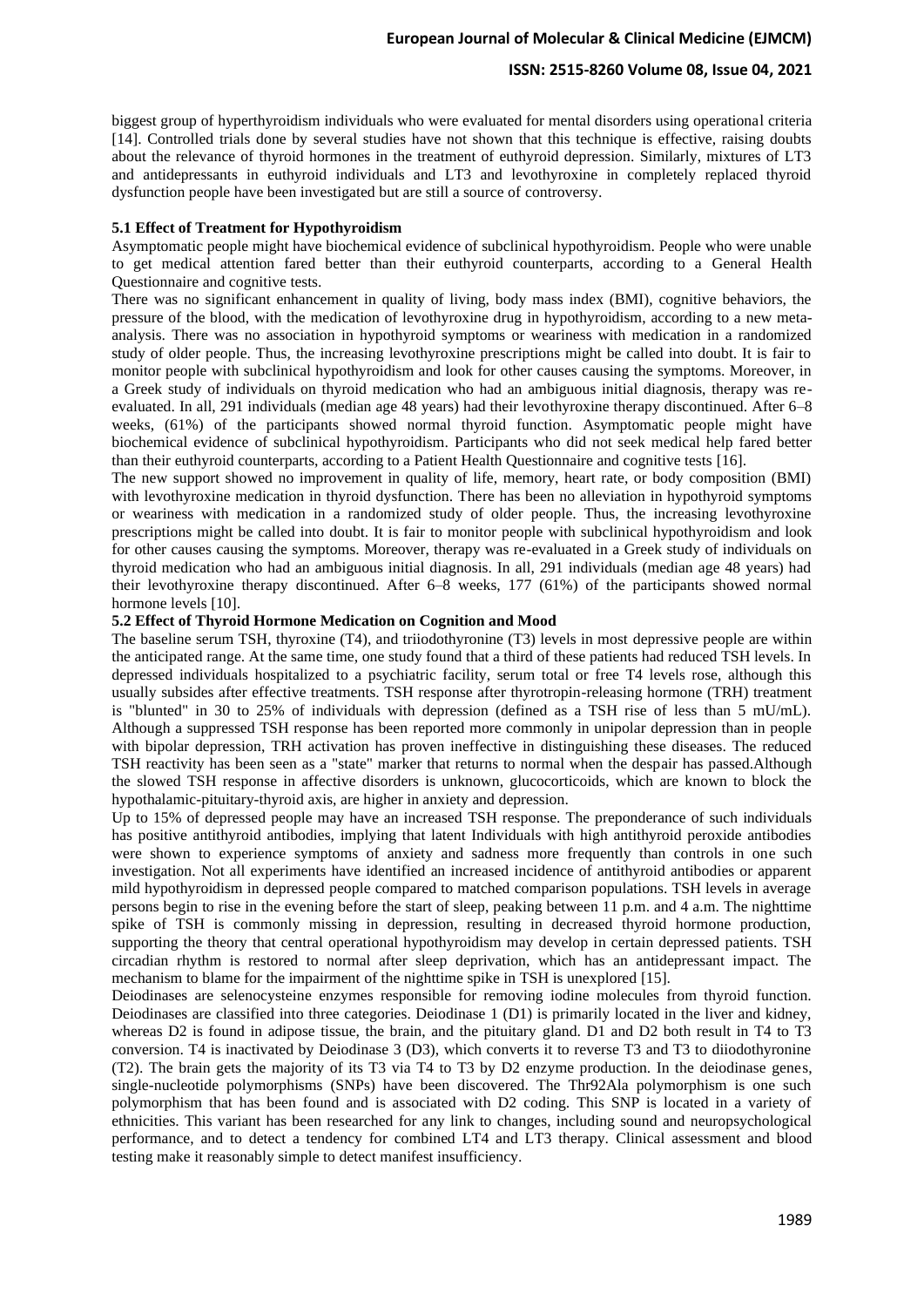# **ISSN: 2515-8260 Volume 08, Issue 04, 2021**

Premature thyroid hormone treatment without a visible thyroid condition raised the risk of hyperthyroidism with symptoms such as weariness, weight loss, and restlessness, as well as elevated heart risk and, most all, atrial fibrillation. Supraphysiological levothyroxine doses aimed for suppressed TSH were linked with an increased risk of cardiovascular and all-cause death, with hazard ratios of 3.35 (95 percent CI, 1.66 to 6.74) and 4.40 (95 percent CI, 3.15 to 6.14), respectively [16].Overtreatment can occur in people receiving levothyroxine medication for weight gain or weariness symptoms. In such cases, ordering duplicates of initial blood tests might be beneficial. A differential diagnosis approach is required in untreated people since other illnesses might cause symptoms identical to hypothyroidism.

A fundamental pathological component in despair has been postulated to be serotonin insufficiency. In one investigation, brain serotonin concentrations were significantly linked with T3 levels in rats. As a result, a condition of relative hyperthyroidism in the brain with concomitant peripheral euthyroidism due to D2 deficiency has been hypothesized. Conversely, increased cortisol levels in depression and stress could suppress D2 activity, resulting in T4 being transformed to reverse T3 by D3 exercise, resulting in reduced brain T3 and increased reverse T3 levels. Selective serotonin reuptake inhibitors (SSRIs) and tricyclic antidepressants seem to boost D2 function, resulting in higher T4 to T3 conversion within the brain parenchyma. Organic anion transportation polypeptide chains (OATPs) are proteins that can carry hormone insulin into cells (T4 and reverse T3) transporter produced at the blood-brain barrier, which is thought to play an essential role in supplying serum T4 to the brain.

Under thyroid dysfunction circumstances, cerebral perfusion was shown to be modified. There has been evidence of both global and localized hypoperfusion. While some investigators have reported partial normalization following LT4 medication, some have shown no change in perfusion following hypothyroidism correction. Under hypothyroid circumstances, cerebral perfusion is affected. There has been evidence of both worldwide and localized hypoperfusion. While some investigations have reported partial normalization following LT4 medication, others have shown no enhancement in perfusion following hypothyroidism rectification.

# **5.3 Over hypothyroidism and its manifestations in neuropsychiatry**

Few investigations have found a significant overlap between the clinical signs of mood disorders and those of hypothyroidism. Whether comparing persons with verified hypothyroidism with non-depressed thyroid hormone replacement counterparts, many of the health problems associated with hypothyroidism and despair, such as worse memory, slower reasoning, and being more exhausted, are reported at a similar frequency. An examination of overtly thyroid dysfunction and euthyroid control mechanisms for the appearance of quintessential thyroid dysfunction signs, including many considered neuropsychiatric, indicated no significant difference in the proportion of people complaints of fatigue, depression, sluggish thinking, poor memory, or complexity performing mathematical calculations.Extreme hypothyroidism may be accompanied by melancholic depression. Although severe psychosis with delusions and hallucinations has been recorded, it is fortunately uncommon. Asher created "myxedema madness" to characterize psychosis in individuals with thyroid dysfunction. There is no firm agreement on psychiatric diagnoses for myxedema madness, yet it was estimated that 5% to 15% of all hypothyroid individuals might have some psychosis [17]. Mental disorders appear in various ways, including paranoid, schizophrenic, or affective delusions. Capgras syndrome (thinking that a similar-looking impostor has replaced a spouse or close family member), visual and aural disturbances, perseverance, loose connections, and paranoia have all been recorded. These psychotic symptoms are claimed to be months to years before physical signs of thyroid illness emerge.

#### **5.4 Hypothyroidism and impacts of L4 treatments**

Levothyroxine treatment improves symptoms that are related to neurons as well as psychology. However, the pattern is uneven, and the complete cure of all the signs is prone to vary. TSH and T3 circulating levels may usually be normalized by taking LT4 orally. The accomplishment of a TSH level within the confidence interval appears to be sufficient to ensure the reconstruction of features that are physical, chemical, and neuropsychiatric, as it tries to illustrate any additional advantage of preserving the TSH in a limited average vs. elevated average limits have ceased to record any edge of a specific smaller range.

## **6. Conclusion**

An in-depth discussion on hypothyroidism's causes, effects, and medications was articulated. The cause of origin relied explicitly on a hormonal imbalance that causes clinical depression, which eventually affects the lifestyle factors.

#### **References**

[1] Fischer, S. & Ehlert, U., 2018, 'Hypothalamic-pituitary-thyroid (HPT) axis functioning in anxiety disorders. A systematic review', Depression and Anxiety, 35(1), 98–110.